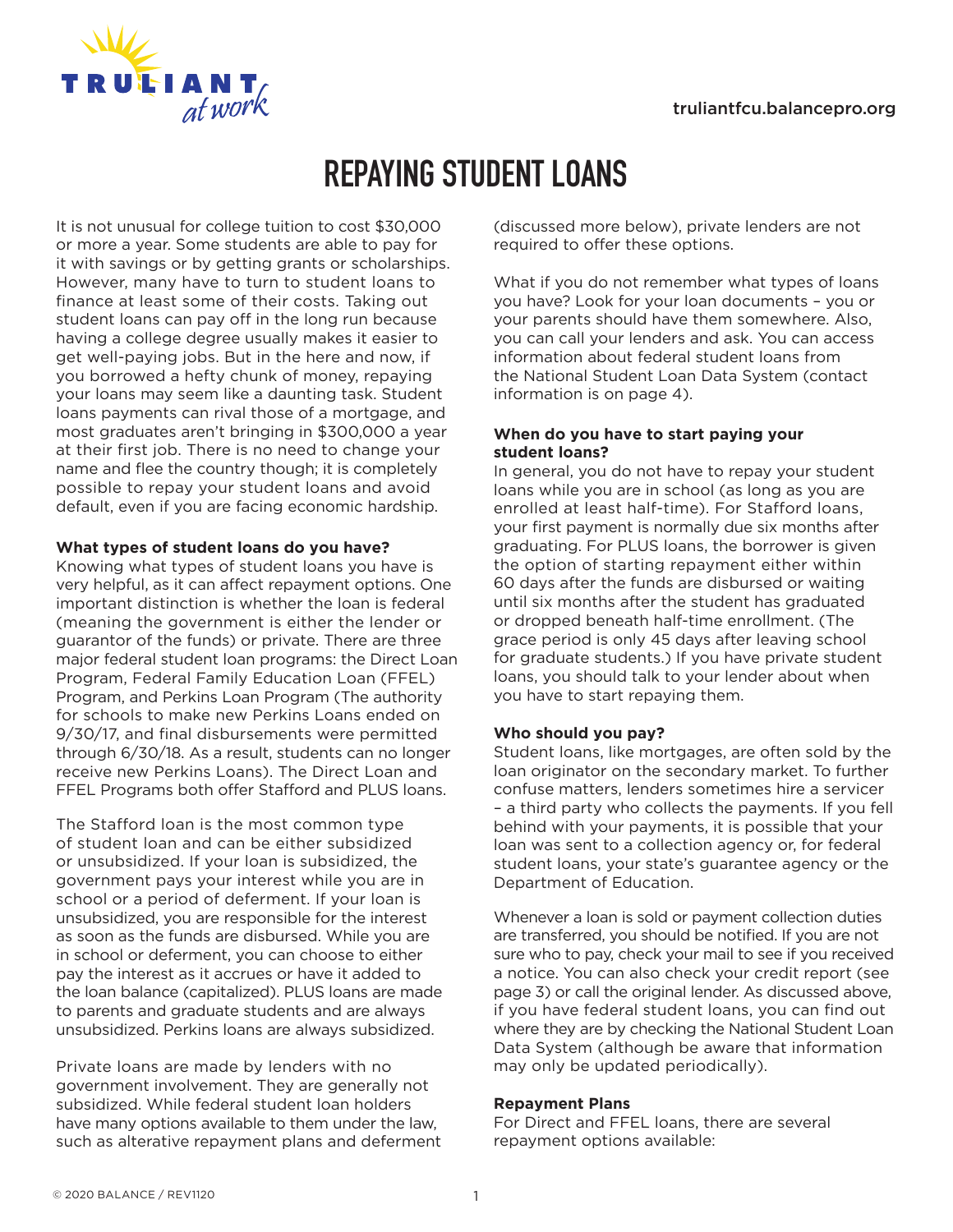# truliantfcu.balancepro.org



• Standard repayment plan

This is the default plan you are put on when you start making payments. You pay a fixed monthly amount for 10 years (or less if the amount you borrowed was small). The monthly payment is the highest under this plan.

- Graduated repayment plan Payments can start out as low as half of what the standard plan offers (but never below the interest amount) and are typically increased every two years. If you owe enough, you can combine this plan with the extended repayment plan. Otherwise, the loan must still be paid off in 10 years (for loans that entered repayment on or after July 1, 2006), meaning that the later payments will be higher than under the standard plan. This plan may be appropriate for you if your income is low now, but you expect it to increase significantly in the future.
- Extended repayment plan This plan allows you to stretch the length of your repayment period to up to 25 years, which lowers your payment. You must owe at least \$30,000 to use this plan.
- Income-contingent repayment plan (for Direct loans only, excluding parent PLUS loans) Income and family size are taken into consideration when determining your monthly payment for this plan. For those with limited income, the monthly payment can be very

low, even less than the interest charges. The repayment period can last longer than 10 years, and any loan balance remaining after 25 years of payment is canceled.

• Income-sensitive repayment plan (for FFEL loans only)

Like with the income-contingent repayment plan, your monthly payment is based on your income. However, the payment must cover at least the interest, and the repayment period is limited to 10 years, so later payments will be higher.

• Income-based repayment plan (not available for parent PLUS loans)

In order to qualify, you must have a certain level of student loan debt relative to your income and family size. You may be able to get a lower payment with the income-based repayment plan than the income-contingent or incomesensitive repayment plan. The monthly payment amount can be less than the interest charges, and any loan balance remaining after 25 years is canceled (10 years for Direct loans if you have a qualifying public service job).

Pay as You Earn Plan (PAYE; not available for parent PLUS loans)

PAYE is an income-based repayment plan that caps the amount of your student loan payment at 10% of your discretionary income. You must be a new borrower as of October 2007 and demonstrate a partial hardship. Payments on the

Monthly Payment & Interest The chart below illustrates the monthly payments and interest charges under each repayment plan for a Direct Subsidized loan, based on a loan amount of \$50,000, interest rate of 6.8%, and borrower with an adjusted gross income of \$35,000 and family size of 1. (These numbers are estimates only. Actual payments may vary. For the income-contingent and income-based repayment plans, it is assumed that there is an annual 3% increase in income and the poverty line.)

| <b>Repayment Plan</b> | Term (months) | <b>Monthly Payment</b>           | <b>Interest Paid</b> | <b>Total Paid</b> |
|-----------------------|---------------|----------------------------------|----------------------|-------------------|
| Standard              | 120           | \$575                            | \$19,048             | \$69,048          |
| Graduated (standard)  | 120           | \$332 (initial)<br>\$996 (final) | \$24,300             | \$74,300          |
| Graduated (extended)  | 300           | \$283 (initial)<br>\$496 (final) | \$62,770             | \$112,770         |
| Extended              | 300           | \$347                            | \$54,111             | \$104,111         |
| Income contingent     | 183           | \$387 (initial)<br>\$498 (final) | \$31.772             | \$81,772          |
| Income based          | 245           | \$217 (initial)<br>\$575 (final) | \$53,680             | \$103,680         |
| PAYE and REPAYE       | 240           | \$145 (initial)<br>\$508 (final) | \$67.855             | \$71,446          |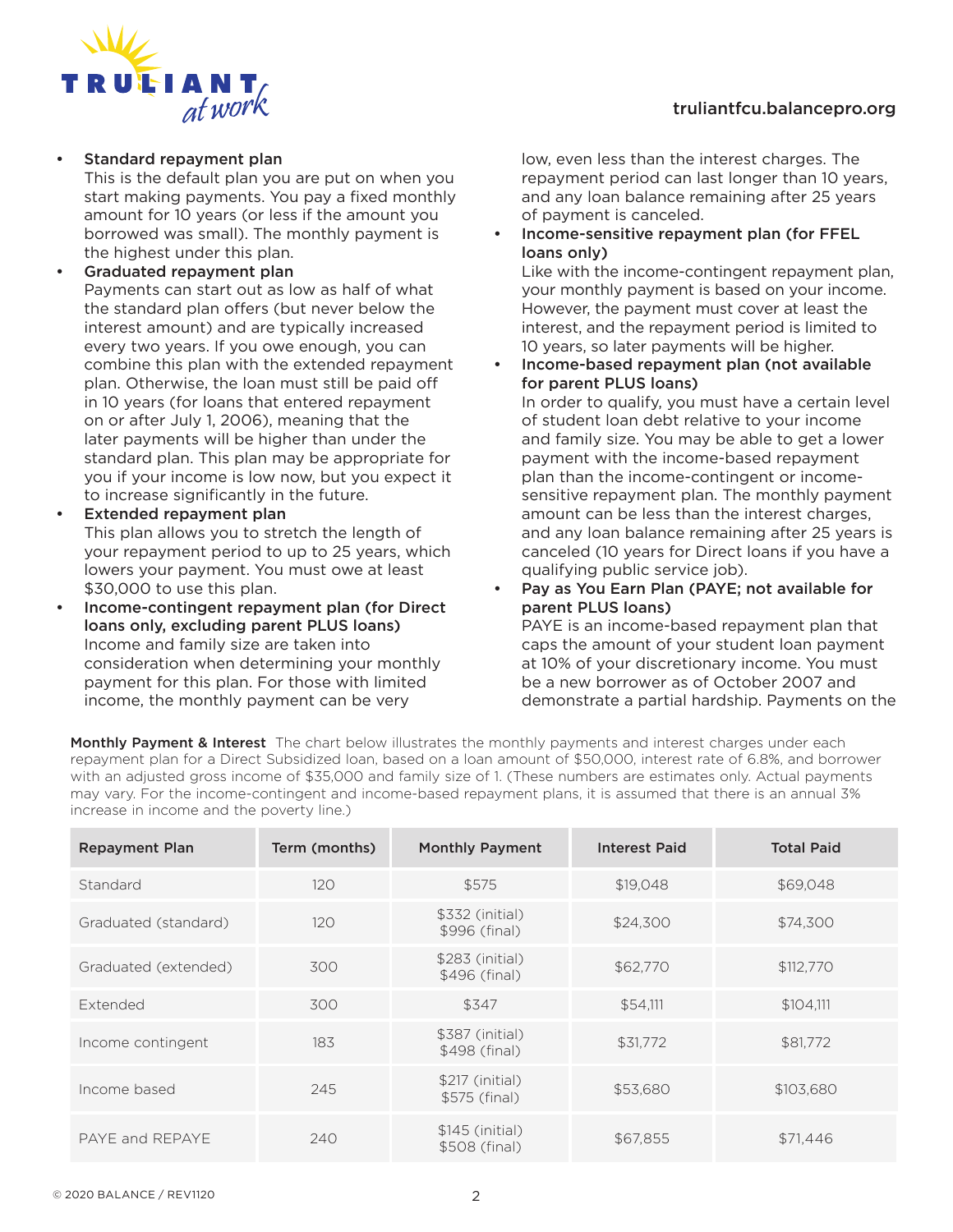# truliantfcu.balancepro.org



plan will not exceed payments on the standard plan and if your payment does not cover the interest accruing on your subsidized Stafford loan, the federal government will pay the interest for the first three years of the plan.

• Revised Pay as You Earn Plan (REPAYE; not available for parent PLUS loans) In October 2015 the REPAYE repayment plan was introduced to enable more borrows to be eligible for payments that do not exceed 10% of their discretionary income. The REPAYE plan does not guarantee that your payment will never be higher than your payment on the standard plan but it does extend the interest subsidy beyond the first three years. In addition, the plan includes your spouse's income if you are married even if you file separately.

For FFEL loans, you have a right to switch your repayment plan once a year (lenders can allow more frequent switching at their discretion). For Direct loans, you can switch plans as often as you want. Like for FFEL and Direct loans, the standard repayment period for Perkins loans is 10 years or less. Alternative repayment plans are not available, but a borrower who received a Perkins Loan can learn more about managing the repayment of the loan by contacting either the school that made the loan or the school's loan servicer.

Alternative repayment plans may also not be offered for private loans, but if you are struggling, you can talk to your lender about the possibility of restructuring your loan.

#### **Consolidation**

Consolidation is the combining of existing loans into one new loan. You can consolidate all, some, or just one of your student loans. (However, in general, you cannot consolidate a consolidation loan by itself.) You may be able to get a lower payment by consolidating your loans. You do not have to be current with payments to consolidate – in fact, many delinquent borrowers use consolidation to get back on track. You cannot combine your private loans with your federal loans into a federal consolidation loan. You can consolidate your federal loans and private loans with a private consolidation loan, but this is not recommended, as you lose the rights granted to federal loans, such as deferment and alternative repayment plans.

#### **Cancelation/Forgiveness**

The circumstances in which a federal student loan may be canceled in full include the death or permanent disability of the borrower or attendance at a school where you were either falsely certified or the school closed before you could complete the program (and you don't complete a comparable program at another school). Some federal loans are eligible for full or partial forgiveness if you are a member in a uniformed service, teach or provide services to needy populations, work in a health care profession or law enforcement, or participate in a government volunteer program. Check with your school, lender, or employer for details about cancelation.

Student loans are extremely difficult to discharge in a Chapter 7 bankruptcy. You must prove that repayment would cause you undue hardship. You may include student loans in a Chapter 13 repayment plan. They must be repaid in full, but collections actions, such as wage garnishment, cease the moment you file.

### **Public Service Loan Forgiveness (PSLF)**

The PSLF Program was established to encourage individuals to enter and continue in full-time public service employment by forgiving the remaining balance of their Direct Loans after they have made 120 qualifying payments under certain repayment plans while employed full-time by a public service organization.

#### **Teacher Loan Forgiveness**

The Teacher Loan Forgiveness Program is intended to encourage individuals to enter the teaching profession by forgiving up to a combined total of \$17,500 on qualifying loans after teaching full-time for five academic years in qualifying elementary and secondary schools and educational service agencies.

#### **If you can't pay**

If you find yourself unable to pay your federal student loans, you may be able to get relief with a deferment or forbearance. A deferment is a temporary suspension of payments. If your loans are subsidized, the interest will be suspended; if not, interest will continue to accrue. Deferments are only permitted under certain circumstances, including enrollment as at least a half-time student, temporary total disability, enrollment in a graduate fellowship program, unemployment or other economic hardship, active duty in the armed forces, or participation in a rehabilitation program for the disabled.